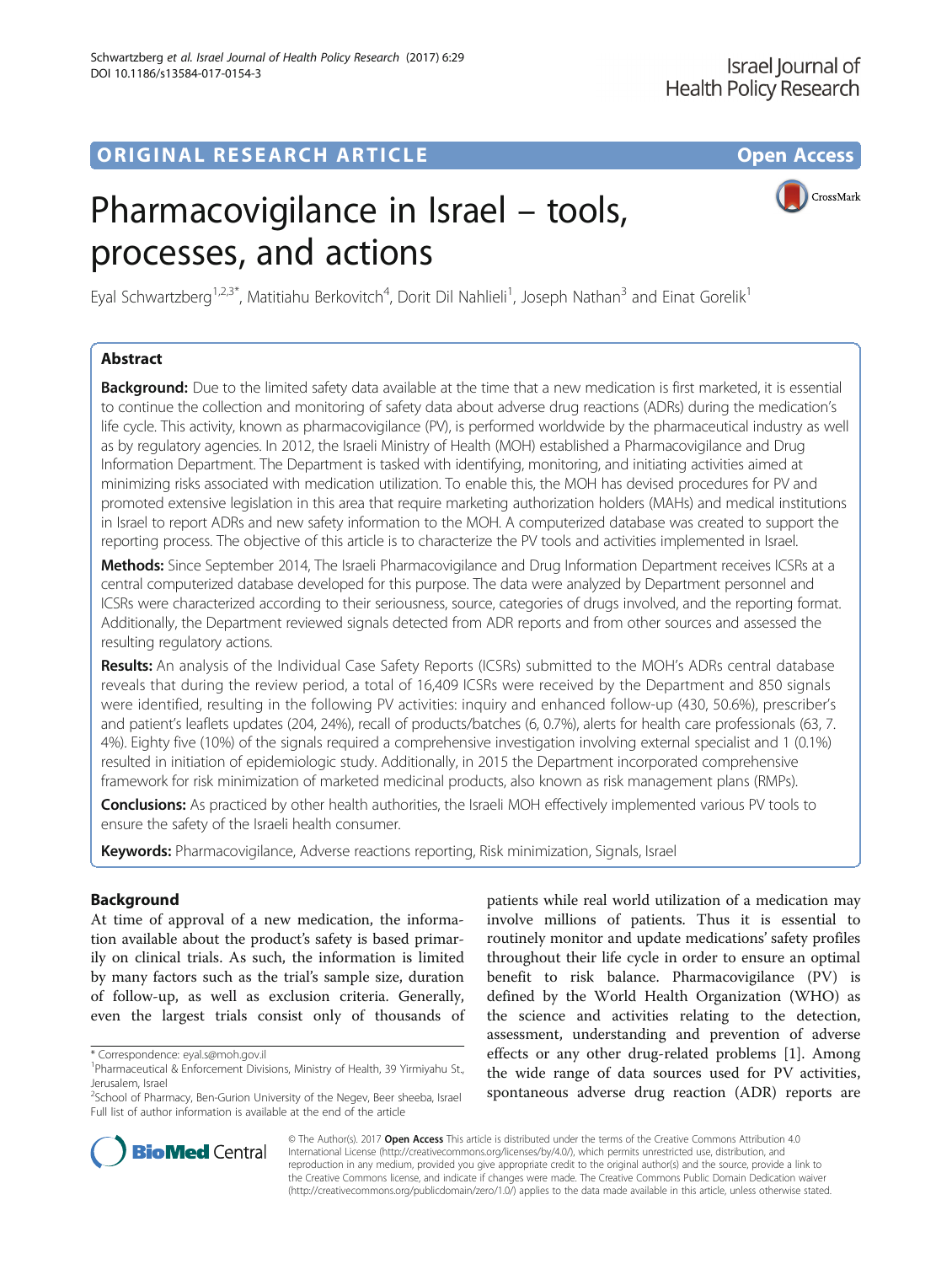most important for an early detection of risks associated with medication use.

## The international arena

In 1968, the WHO established its Programme for International Drug Monitoring in response to the notorious thalidomide catastrophe, which was detected in 1961. The program provides a forum for WHO member states to collaborate in the monitoring of drug safety, and notably, the identification and analysis of new adverse reaction signals from data submitted to the WHO global individual case safety report (ICSR) database by member countries [\[2](#page-7-0)]. WHO's definition of signal is "Notice of an early concern or hypothesis about a possible medicines safety problem, with evidence and arguments to support it" [[3\]](#page-7-0). The WHO promotes PV at an international level as well as on a country level. Globally, the WHO's Collaborating Centre for International Drug Monitoring, located in Sweden, collects information from over 140 countries throughout Africa, the Americas, Asia, Australia, and Europe. The WHO's global ICSRs database is called VigiBase. This database includes a webbased reporting and retrieval tool (VigiLyze) and an automated signal detection process. In April 2015, the WHO launched VigiAccess. VigiAccess is a new web application that will allow anyone to access information and encourage the reporting of adverse effects from medicinal products [\[1](#page-7-0)].

# Europe

Pharmacovigilance activities in Europe are overseen by the European Medicines Agency (EMA) as well as at states level. Each of the 28 member states in the EMA, operates a national PV system which collects and analyzes its findings locally and reports them centrally. The EMA also supports and coordinates the European PV system and consults on the safe and effective use of drugs. Pharmacovigilance information is gathered from various sources and stakeholders, including regulatory agencies, industry, healthcare professionals, as well as from consumers. At the EMA, the reports are assessed by the PV Risk Assessment Committee. This committee is responsible for evaluating and monitoring safety issues for human medicinal products and is composed of experts from regulatory authorities in member states, experts in medicine safety, healthcare professionals, and patient representatives [\[4](#page-7-0)].

The EMA's reporting system for suspected cases of adverse reactions is the EudraVigilance. The EudraVigilance database includes reports of suspected adverse reactions to medicines from medical practice and from clinical trials. This system is not fully accessible by the

general public and has different levels of access for different stakeholders [\[5](#page-7-0)].

## United States

The US Food and Drug Administration (FDA) Division of Pharmacovigilance assesses safety issues and detects signals for all marketed medicinal products in US. The FDA uses a variety of PV tools including post-marketing reports of adverse events, published scientific literature, and preclinical/clinical data to provide a comprehensive evaluation that leads to regulatory actions as well as safety communications concerning marketed products. The reports are maintained in the FDA Adverse Event Reporting System (FAERS). This database is designed to support the FDA's post-marketing safety surveillance program for drug and therapeutic biologic products [\[6](#page-8-0)].

# Pharmacovigilance in Israel

Israel established a Pharmacovigilance and Drug Information Department within the Pharmaceutical Division of the MOH in 2012. Prior to this, reports on safety issues related to the use of medications were dealt with by various departments within the Pharmaceutical Division and not managed centrally. The Department was created in response to a series of multiple adverse events reported to the Ministry, highlighted by intense media and social media coverage; this was commonly referred to as the "levothyroxine (Eltroxin) event". Upon establishment of the Department its manager underwent extensive training at the WHO's center in Uppsala, Sweden. The Department also adopted the main principles of PV as practiced by the FDA and EMA.

The Pharmacovigilance and Drug Information Department is composed of pharmacists and clinical pharmacists who work in collaboration with the Clinical Pharmacology Department at Asaf Harofeh Medical Center in Israel. The department's main functions include ADR and signal management, submission of safety evaluations of medicinal products to other departments within the MOH, implementation of risk minimization plans and communicating drug safety issues to healthcare professionals and to the public.

## Background: the levothyroxine event

In February 2011, the composition of the levothyroxine product, Eltroxin, which has been registered and marketed in Israel since 1981, was changed. Upon introduction of the new formulation in Israel, health care professionals began receiving reports of adverse events which were mostly related to hormonal imbalance (underactive thyroid, overactive thyroid) and a few involving allergic reactions. Since, the health care professionals were not aware of the change in the formulation, the adverse events were not attributed to the formulation of the medication. At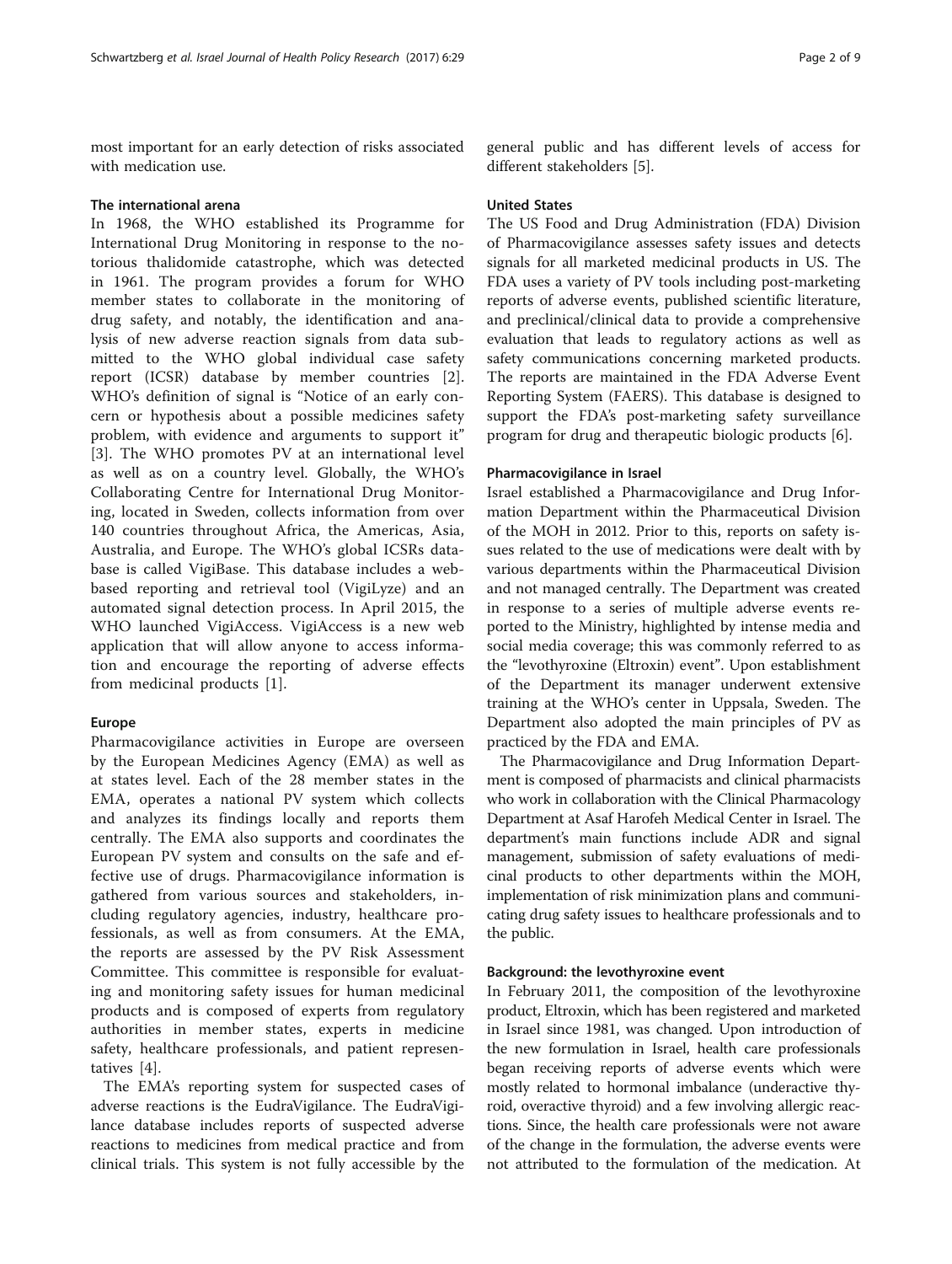the time, there was no requirement for medical institutions/health care providers to report suspected ADR to the MOH, therefore only some of the events were reported to the MOH. After additional investigation the ministry decided to take measures and instructed the MAH to raise awareness of health care providers and patients about the change and the need of close monitoring.

In the aftermath of the event, an investigation revealed that a similar change in formulation took place in Denmark in 2006 and in New Zealand in 2007. These changes also resulted in hundreds of reports of adverse events. Gaps in transferring this important PV information by the MAH to the Israeli Ministry of Health prevented preemptive measures that should have been taken by the Ministry.

In January 2012 an inquiry committee appointed by the Ministry's Director General, published its report [\[7](#page-8-0)]. By then, 800 reports were received by the Pharmaceutical Division of the Ministry of Health. The committee emphasized that Israel had no requirement for medical institutions/health care providers to report ADRs to the Ministry of Health, as was the standard practice in other mature agencies worldwide, and noted the situation to be problematic. As such, it stressed the need to establish an infrastructure within the Pharmaceutical Division for collecting and analyzing adverse drug reactions reports and other safety data. The final report of the committee included recommendations to publish a procedure for reporting adverse events and safety information, to establish a PV and drug management department, to expand the collaboration with health authorities worldwide in the area of safety of medicinal products, to improve ways of communicating safety data to health care professionals and patients, and to increase the awareness among health care professionals of the importance of reporting adverse drug events. In light of the committee's recommendations, the MOH established the Pharmacovigilance and Drug Information Department.

#### Legislation and procedures for pharmacovigilance

Prior to establishing legislation on PV, the Ministry of Health followed procedures that were published in 2012 and were updated in February 2013. However these procedures were only aimed at the MAHs and excluded the obligation of health institutions to report the Ministry. In June 2013, the Israeli Parliament ("Knesset") amended the Pharmacists Regulations (Medical Products) 1986, and anchored the obligations of all MAHs, health maintenance organizations (HMOs), and hospitals in Israel to report ADRs, or any new safety information relating to medications used in Israel to the MOH. This also included a requirement for the reporting to be done by a designated appointed person, also known as Qualified Person Responsible for Pharmacovigilance (QPPV), and for the organization to operate a drug safety monitoring system. As per the regulation, the QPPV has to be a pharmacist or a physician holding an Israeli license to practice, with practical experience of at least 2 years in his/her profession. This individual needs to be appointed by the organization and approved by the MOH. For situations involving medical gases, a practical engineer may also be appointed to this position.

Subsequently, In October 2013, the Pharmacovigilance and Drug Information Department published an updated version of the procedure for reporting adverse events and new safety information [[8\]](#page-8-0). The updated version sets out PV requirements for the MAHs. It clarifies the work processes relating to ADR and other safety data reporting as well as the types of information which must be reported by the MAHs. In 2014, the Medical Affairs Administration of the MOH published a directive to medical directors of hospitals and HMOs regarding the importance of ADR reporting and guidance for establishing an ADR reporting system in their institutions.

In accordance with the aforementioned legislation, each of the 4 Israeli HMOs appointed a QPPV whose responsibility is to receive and collect reports from health care professionals within the institution and submit them to the MOH's Pharmacovigilance and Drug Information Department. Clalit health services ("Clalit"), which serves more than 4 million citizens [[9\]](#page-8-0), is the largest HMO in Israel. Clalit is responsible for community care as well as secondary care and it operates a network of 14 hospitals in Israel. Clalit's QPPV is also responsible for the collection and the reporting of ADRs from these hospitals. QPPVs at other HMOs are responsible for reports arising only at the primary care (community) settings. Currently, some of the hospitals have already appointed an in-house QPPV while, in others, the process of appointing a QPPV is ongoing.

# **Methods**

Since September 2014, The Israeli Pharmacovigilance and Drug Information Department receives ICSRs at a central computerized database developed for this purpose. The data were analyzed by Department personnel and ICSRs were characterized according to their seriousness, reporting source, categories of drugs involved, and the reporting format. Additionally, the Department reviewed signals detected from ADR reports and from other sources and assessed the resulting regulatory actions.

# Results

# ADR reporting system and ICSRs

Individual case safety reports are received by the Department from health care professionals, patients, and from the MAH. Between September 2014 and August 2016, 16,500 reports were entered into the PV central database.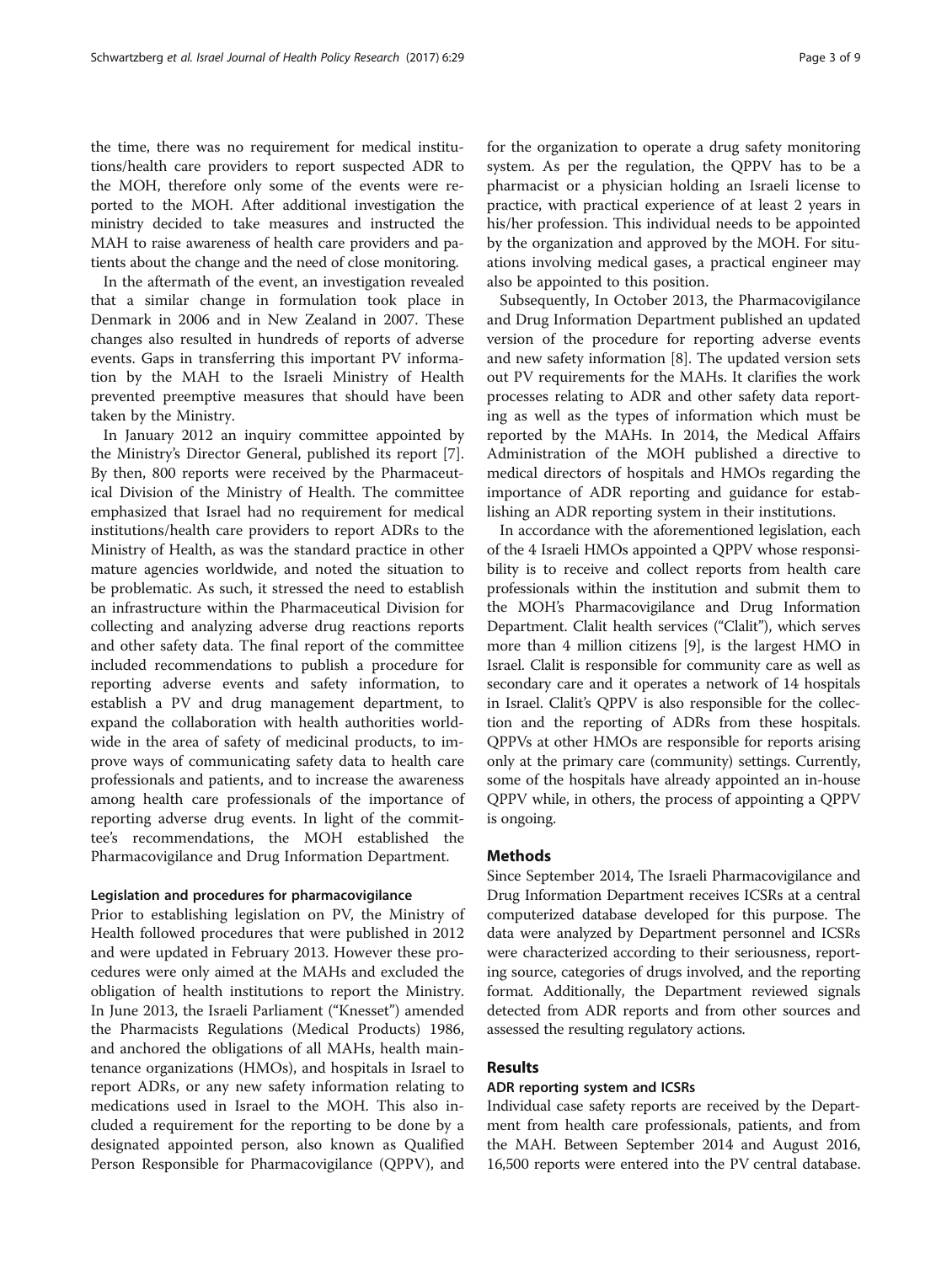Of these reports, 94.3%were submitted by pharmaceutical companies (MAH and importers), 5.5% were submitted by health care professionals from medical institutions, and only 0.2% of the reports have been submitted by patients and the general public. In addition to the electronic reports received in the database, health care professionals also reported adverse events via mail or by phone and patients reported them as complaints or questions via the drug information call center or ADRs patients' Forum, a web-based service offered by the PV department to the public (more than 130 per year). 40% of the ADR reports in the database, were defined as serious, 59% defined as non-serious, and for the other 1% seriousness was not specified.

Individual case safety reports can be submitted to the Pharmacovigilance and Drug Information Department by sending a standard International Conference on Harmonization (ICH) E2B format, an electronic format facilitated by the ICH for transmission of ADR reports. This method of transmission is currently used mainly by the industry (mostly MAH but also by some importers of unlicensed drugs which may be used in Israel due to drug shortages). Additionally the Department developed a designated electronic form allowing for an online reporting of ADRs by the general public, health care professionals as well as from QPPVs at various MAH/ importers who do not have ICH E2B reporting system [[10\]](#page-8-0). The form enables a structured method for reporting and filing an adverse event. The form is based on the WHO guidelines for effective and valid report. The minimum information for a valid report includes at least one patient identifier (initials, age, or gender), an identifiable reporter, at least one reaction, and at least one suspect drug. Individual case safety reports in both formats are received and displayed in the PV system described above.

Over the course of the assessment period, 50% of the reports were submitted via the online government form and 50% were submitted via E2B format. We performed an analysis of the ICSRs in our database according to Anatomical Therapeutic Chemical (ATC) classification – a classification of the suspected drug or active substance, according to the organ or system on which they act and their therapeutic, pharmacological and chemical properties [\[11\]](#page-8-0). The most frequently reported medication group was the immunosuppressant drugs (categorized by ATC -3). This is also the most frequent reported group in the WHO ICSRs database (VigiLyze).

During the assessment period, the top 10 ATC-3 medication groups, which account for 68% of all ADRs reported to the department were immunosuppressant drugs (L04A), antineoplastic agents (L01X), parathyroid hormones and analogues (H05A), antithrombotic agents (B01A), blood glucose lowering drugs (excluding insulin; A10B), hypothalamic hormones (H01C), direct acting antivirals (J05A), hormonal contraceptives for systemic use (G03A), immunostimulant drugs (L03A), and all other therapeutic products (V03A). The latter medication group consists of antidotes, iron chelating agents, drugs for hypercalcemia, hyperkalemia and hyperphosphatemia, detoxifying agents, tissue adhesives, drugs for embolization, medical gases, nalfurafine, diazoxide, cobicistat and ethanol. Figure 1 presents the 10 most common ATC-3 medication groups as percentage, of the total number of reports received in database from September 2014 through August 2016.

# Signal management and regulatory actions

Signal detection is often based on a review of ICSRs. In the Pharmacovigilance and Drug Information Department, pharmacists and clinical pharmacists, specializing in PV, perform a case by case assessment to detect signals.

Additional sources for signals are reports of medication misuse and/or quality concerns arising from medical staff, industry-operated patient support programs, observational studies, clinical trials, ADRs patients' forum, scientific

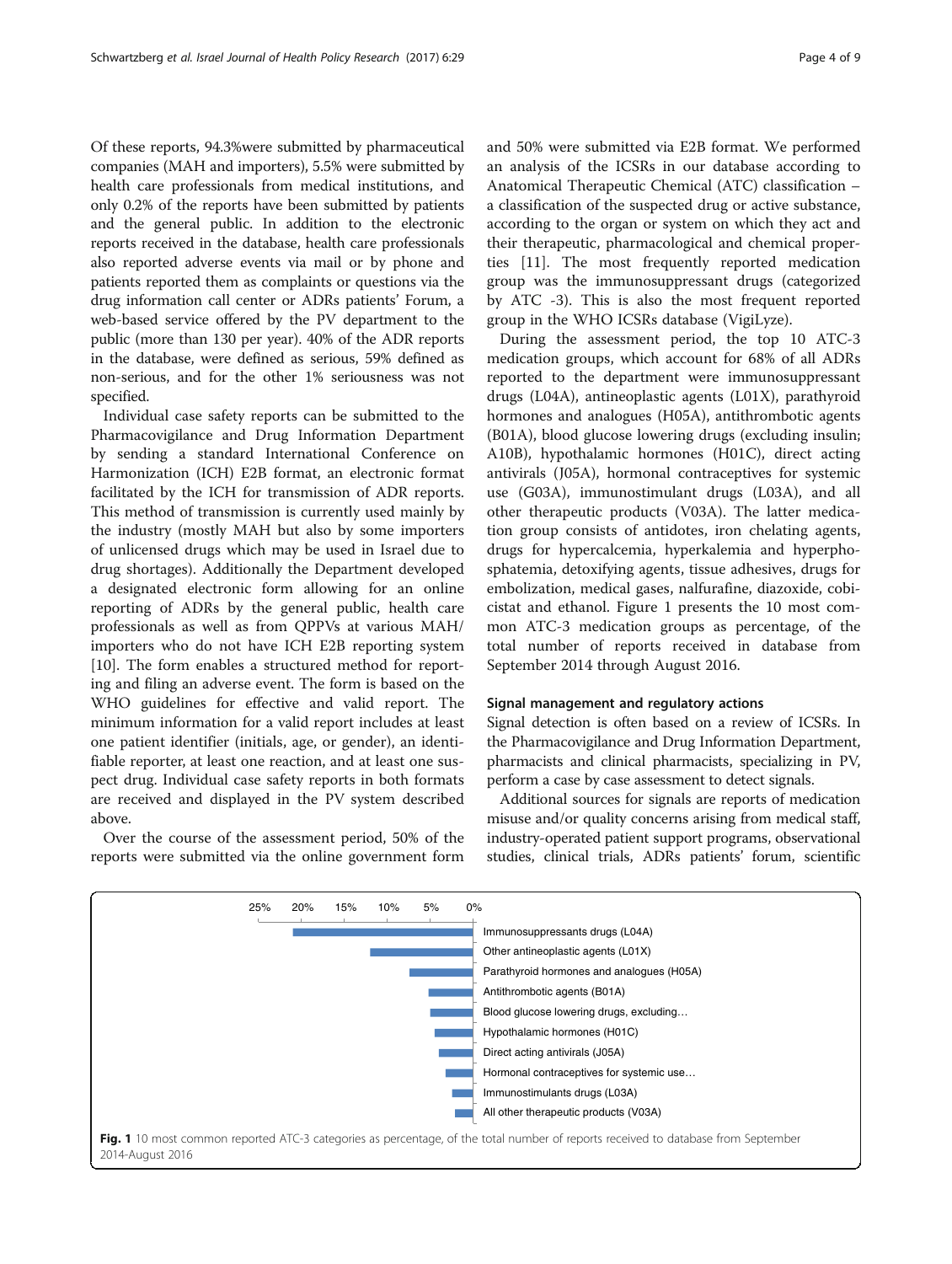literature, periodic safety reports/periodic benefit risk evaluation reports (a document submitted by the MAH to regulatory agencies), and safety communications from other health authorities (whose websites are monitored on daily basis). In order to confirm a signal, it is cross referenced with various sources of data. This process of signal detection, evaluation and prioritization takes into consideration factors such as frequency of the ADR, its severity, impact on public health, and the feasibility of counteract measures.

Additional factors taken into consideration include signals that involve serious, unexpected ADR, with reasonable causal association to the suspected drug, or a new aspect of a known association involving new product or new formulation. Moreover, the Department prioritizes signals derived from ADR reports that can indicate national safety issues such as a local quality concern and unusual frequency of a known ADR. Another important resource used by the Department to evaluate ADRs, signals, and other safety issues is an independent experts advisory committee appointed by the MOH for this purpose. Comparable committees exist at other regulatory agencies such as the FDA and EMA. The advisory committee consists of representatives from a variety of health disciplines, including clinical pharmacologists, pharmacists, and other specialists.

In addition, Israel has signed agreements with several leading medicines agencies, such as Swissmedic and the FDA. These memorandums of understanding include PV data sharing. Overall, when needed, the Department communicates safety dilemmas with other regulatory agencies, mainly the EMA, FDA and Swissmedic. Following an internal assessment process and additional consultation with other regulatory agencies (if needed), the Department concludes whether the evidence is sufficient to support a safety concern to the public and

determines what steps should be taken to manage and minimize this potential risk.

Since 2014 until the end of 2016, 850 signals have been identified from all sources. Following evaluations that took into account the impact on public health and the feasibility of counteract measures, it was determined that 430 signals required inquiry or follow-up and 420 of the signals required additional regulatory actions. Forty percent of the signals originated from ADR reports.

Among the PV activities initiated following the signal detection were: initiating leaflets and label updates, informing health care providers and the public regarding safety concerns, and in special cases –withdrawing a drug from the market, recalls or inventory holds of specific products or batches. Figure 2 represents the distribution of PV activities initiated in response to signals ( $n = 850$ ).

In addition to the described activities, as of 2015 the Pharmacovigilance and Drug Information Department takes proactive risk management process to minimize potential risks associated with the use of medications by implementing risk minimization plans (RMPs) with the MAHs. RMPs are key regulatory tool for characterization, assessment, mitigation, and minimization of risks associated with use of a medicinal products. A procedure that sets the guidelines for submitting RMPs to the Pharmaceutical Division was published in March 2016. Since 2015 to date, 30 RMPs were implemented in Israel.

# Examples of PV activities based on signal detection from ADR reports and/or other sources

# Increased frequency of labeled ADRs

In 2014 the Department received 11 reports in a period of 10 days regarding urticaria, which presented as intense itchy skin rash, and developed during or minutes to hours after the infusion of a specific batch of an immunoglobulin product. In the prescribing information,

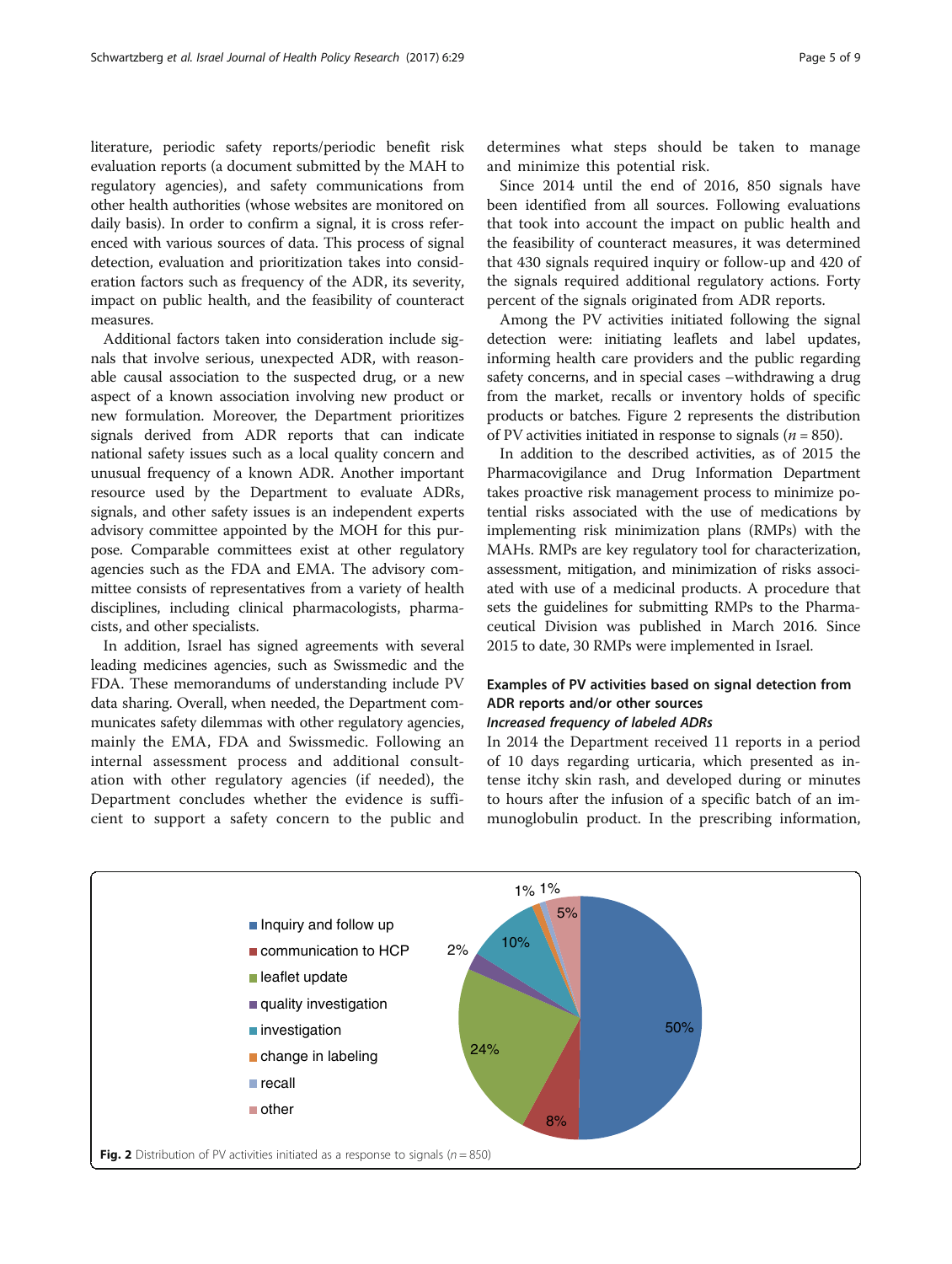urticaria is listed as an uncommon adverse reaction of immunoglobulin products. An investigation was initiated which revealed no quality issues that may have caused the above ADR. Nevertheless, due to the unexplained unusual frequency of these serious drug events, the Department decided to hold the marketing of this batch. Following this hold, there were no additional reports.

# Rare and severe ADRs

Three spontaneous reports of death associated with intramuscular administration of benzathine benzylpenicillin (penicillin G benzathine) had been received by the Department during a period of 9 months (2014– 2015). The 3 cases involved elderly female patients aged 91, 77 and 70 years with underlying cardiac disease but in stable clinical condition. The patients were treated for erysipelas, with monthly intramuscular injections of the benzathine benzylpenicillin diluted with lidocaine. In each of the cases, shortly after the intramuscular injection of Benzathine benzylpenicillin, the patient lost consciousness with respiratory and cardiac arrest. After a thorough investigation among the 4 HMOs, 3 more cases of severe adverse reactions to benzathine benzylpenicillin during occurring within the last 3 years were identified; one of which was fatal. The benzathine benzylpenicillin was imported from different manufacturers and was from different batches. Chemical analysis of the suspected products revealed no quality issues. In all cases the benzathine benzylpenicillin was diluted with a small amount of lidocaine 1% in order to minimize the pain associated with the injection but the amount of lidocaine injected could not explain this adverse reaction. In each case, the drug was administered for at least several months prior to the event and therefore an evaluation performed by the PV expert advisory committee concluded that anaphylaxis was not a reasonable explanation for the events. It should be noted that the product leaflet contains strict administration instructions for the drug. Specifically, it states that the drug may only be administered by deep intramuscular injection and that intravenous administration of penicillin G benzathine has been associated with cardiopulmonary arrest and death. After considering the available data, it was determined that a possible explanation of the events might have been cardiopulmonary arrest due to embolism after inadvertent intravascular injection. Considering the benefit to risk evaluation, the MOH decided that the risk outweighs the benefit when administering this agent for most indications. In 2015, the MOH issued a communication regarding the restriction of using benzathine benzylpenicillin for a limited number of infections such as syphilis, where other alternative therapies are not suitable [\[12](#page-8-0)].

# External sources of information received from other regulatory agencies

In June of 2016, the FDA issued a communication that emphasized the existing warning about acute kidney injury with the sodium glucose transporter 2 (SGLT2) inhibitors canagliflozin and dapagliflozin, which are used for treatment of diabetes mellitus [[13\]](#page-8-0). A question has been raised about the third member of the SGLT2 inhibitors, empagliflozin. The FDA communication was based on recent reports regarding the aforementioned drugs. Empaglifozin was not included in the FDA review or in a similar review conducted by Health Canada [[14\]](#page-8-0), most likely due to the fact that it was new in the market. The Pharmacovigilance and Drug Information Department communicated this dilemma to its colleagues in Swissmedic and the EMA. Neither agency planned to issue a similar communication regarding a similar risk with empagliflozin. Following a review of the safety data from clinical trials, post-marketing data, and the medical literature, the Department and the advisory committee concluded that the information regarding volume depletion, renal adverse reactions and the necessity to monitor renal function that is currently mentioned in the Israeli product leaflets for all 3 agents is sufficient and that there was no need to issue further communication similar to the FDA and Health Canada to the health care providers in Israel.

# Drug-Lab interactions

Fulvestrant is indicated for the treatment of breast cancer. Due to a structural similarity between fulvestrant and estradiol, fulvestrant may interfere with antibodybased estradiol assays and may result in falsely increased levels of estradiol. Following a report on an unnecessary surgical procedure performed in a patient who was treated with fulvestrant which resulted in falsely elevated estradiol levels, the MOH ordered the company to issue a communication letter to health care professionals regarding this cross reactivity. The letter emphasized the importance of informing the laboratory performing the estradiol immunoassay about the treatment with fulvestrant and viewing the results of the estradiol levels in correlation with the clinical status of the patient. The product leaflets will be updated accordingly.

# Emerging crisis due to pharmaceutical compounding

In July 2014, the Department received 3 reports of infection with Pantoea in children treated with total parenteral nutrition (TPN) prepared by the largest compounding pharmacy in Israel. After a special request that was made to the medical institutions for similar reports regarding pantoea infections in TPN users, additional 8 validated cases were received. The MOH with the compounding pharmacy collected the suspected batches and initiated a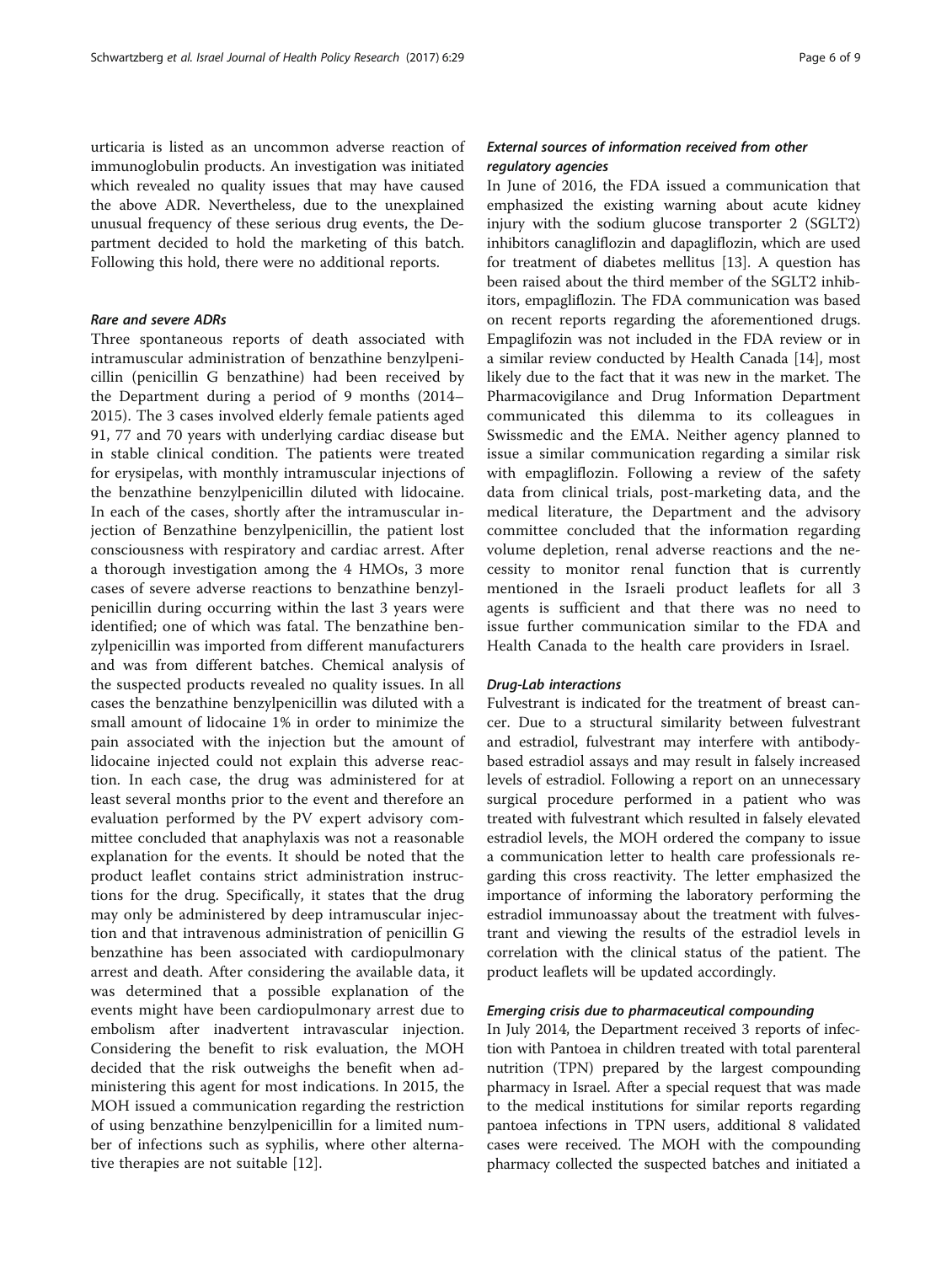comprehensive investigation including examination of manufacturing process, equipment, and the sterility of each component. Medical institutions were instructed to switch patients to alternative products and to report adverse events related to TPN treatment. This crisis was managed by multidisciplinary team from various professions, expertise, and institutions. Following corrective activities, the compounding pharmacy resumed its routine manufacturing. Since this crisis, as a preventive measure, the MOH instructed the preparation centers to check sterility of samples from each prepared batch.

#### Initiating and deploying a national risk minimization plan

The MOH receives numerous reports of hemorrhagic events involving new oral anticoagulants (NOACs). Many of these events are serious and some are partially preventable. Because of these reports and in light of safety communications issued by some regulatory agencies, in 2014 the Department decided to initiate a risk minimization plan in collaboration with MAHs of NOAC products. The plan included prescriber guides, patient cards, and education plans for health care professionals. These educational materials were designed to emphasize the most important safety information, contraindications, main risk factors for bleeding, recommendations for conversion from vitamin K antagonists, recommendations for dosing adjustments, and more. The plans were implemented successfully in Israel in 2015.

#### Increased reporting due to previous high profile ADR event

Following the Eltroxin incident, the MOH supported the registration of additional levothyroxine products in order to provide therapeutic alternatives to patients with hypothyroidism in Israel. Two new products were registered in 2013. Since then, a few clusters of ADR reports for levothyroxine products were received by the Department. One of these clusters was received in 2014 and involved the alteration of the external packaging information of a specific product. As a response to that cluster, the Department initiated an inquiry, involving the MAH and the Institute for Standardization and Control of Pharmaceuticals of the MOH. The inquiry did not reveal any quality issues, changes in the formulation, or deviation from specifications. According to the MAH there has been no a change in the manufacturing site or the manufacturing process. It seems that the change in the information on the packaging triggered the ADR reports. Prior to its registration, the product was marketed in Israel with a US label and after its registration, it was marketed with a Canadian label. After completing the investigation, a communication was issued to health care providers informing them about the inquiry findings and the differences in labeling that were due to different labeling requirement of the 2 regulatory authorities.

In 2015 a second cluster of ADR reports including chest pain, gastrointestinal complaints, headache, and general "bad feeling" was received concerning a specific batch of levothyroxine. The Department initiated a new inquiry. Samples from new packages and used packages from different batches were examined by the Institute for Standardization and Control of Pharmaceuticals of the MOH. This inquiry also did not reveal any quality problem, changes in the formulation, or deviations from specifications. Following a clinical consultation with the advisory committee, no causal association was found between the medication and the complaints. No further action was required.

In 2016, a MAH of levothyroxine announced a change in the external packaging for marketing reasons. As a preventive measure, a communication about the change was issued to health care professionals and patients. The communication stressed the fact that no other change was made. Nevertheless, since this communication another cluster of ADR reports was received. The Department continues to monitor and evaluate these reports and will take actions as needed.

# Discussion

The Pharmacovigilance and Drug Information Department was established with a mindset for optimal use of national resources for effective identification, communication, and minimization of risk. This is manifested in the form of initial and ongoing robust education and training program for the Department's personnel, establishing a legal framework for reporting, managing and communicating safety and risk data, benchmarking its activities to international standards, and creating partnerships and close collaborations with leading medicines agencies and the academy. These activities were supported by an extensive information technology infrastructure as well as by creating a network of experts in the field, advising on ongoing and emerging risks.

Unfortunately, only a minority of ADRs are reported to regulatory agencies. ADR reporting behavior varies between countries but, in general, it is believed that approximately 5–10% of all adverse reactions are actually reported [[15](#page-8-0), [16\]](#page-8-0). One of the Department's goals is to raise awareness of the importance of ADR recognition and reporting in order to increase reporting rates across the sectors. For this purpose, the Department's personnel lecture to health care professionals and industry and communicate safety information when needed. Appointment of QPPVs within the pharmaceutical companies and medical institutions is also aimed at increasing awareness of the importance of ADR reporting among the medical staff.

As noted earlier, the Department developed an electronic form allowing for an online reporting of ADRs.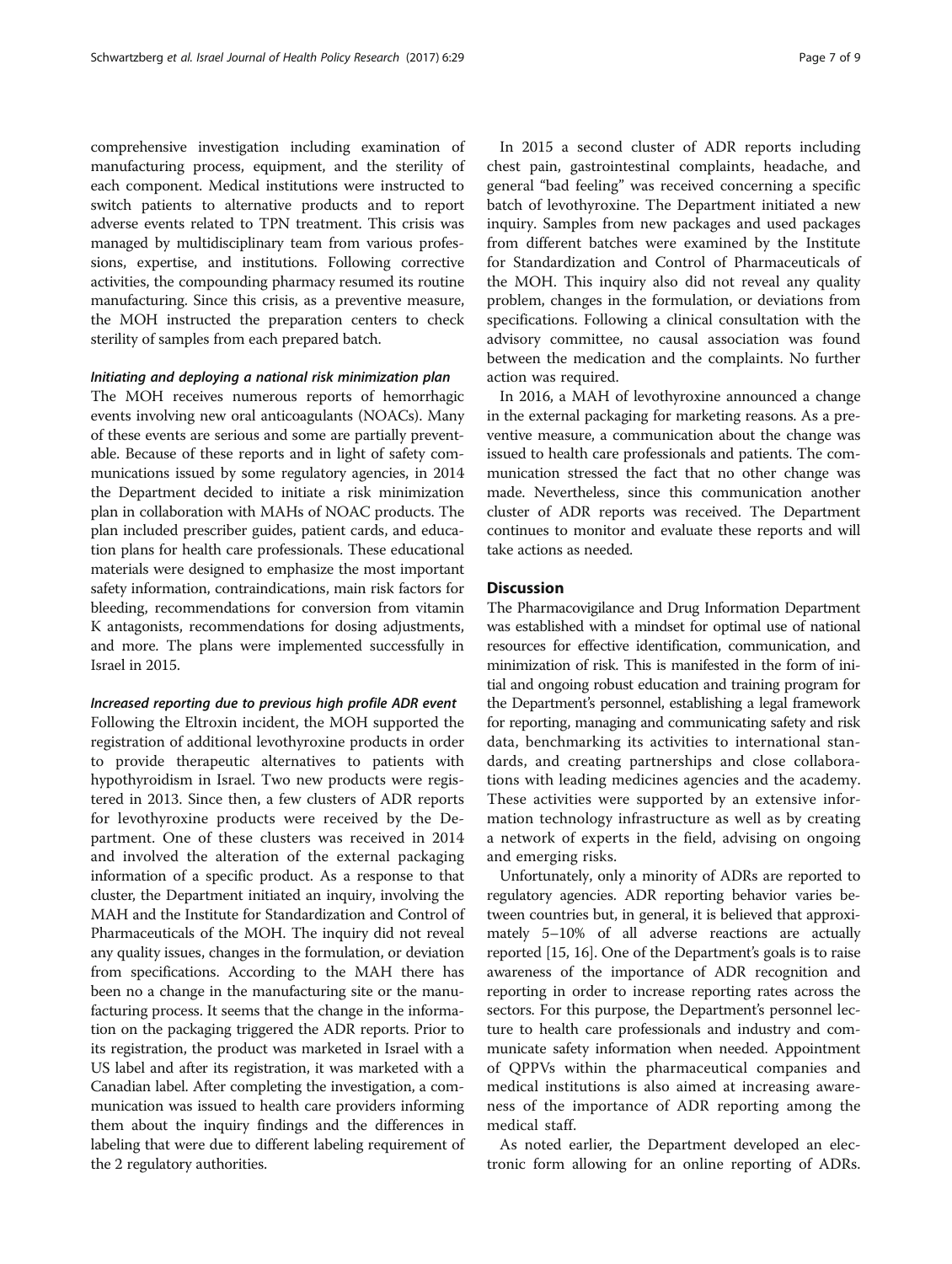<span id="page-7-0"></span>The form is available on the MOH website. In the near future, the Department plans to implement a new version of the online reporting form with a simplified adapted version for patients and health care professional in order to facilitate reporting.

In order to optimize the process of signal detection from high volume data, various statistical methods have been developed for routine monitoring of big data for signal detections. The MOH devotes resources to update the PV system and develop online forms to enable such quantitative signal detection. For example, implementation of the MedRA medical coding dictionary in the new version of the electronic reporting form will allow a quick and efficient identification, evaluation and analysis of ADR reports. However, it is important to point out that currently such decision support capacity is not aimed at replacing clinical judgment of PV experts.

Future attempts will be aimed at gathering safety information from non-conventional sources of data such as social media, apps, and real world evidence derived from patients and patients groups. While this may be challenging, it will assist in bridging the gap in real time reporting and enable the MOH to capture the broad picture while utilizing big data for the purpose of PV.

# Conclusions

The Israeli Pharmacovigilance and Drug Information Department is tasked with identifying, monitoring, and minimizing adverse outcomes associated with the use of medical products. The PV approaches described in this article have been implemented successfully in Israel. The main strategies for risk minimization are publication of safety alerts, updates of prescriber's and patient leaflets and development and approval of additional risk minimization plans. Efforts are ongoing to update the surveillance system and to improve the online forms to enable more effective ADR reporting and signal detection. The Department will continue its collaboration with international regulatory agencies to promote the health of the Israeli public.

#### Abbreviations

ADRs: Adverse drug reactions; ATC: Anatomical Therapeutic Chemical; EMA: European Medicines Agency; FAERS: FDA Adverse Event Reporting System; FDA: Food and Drug Administration; HMO: Health maintenance organization; ICH: International Conference on Harmonization; ICSRs: Individual case safety reports; MAH: Marketing authorization holder; MOH: Ministry of Health; NOAC: New oral anticoagulant; PRAC: Pharmacovigilance Risk Assessment Committee; PV: Pharmacovigilance; QPPV: Qualified Person Responsible for Pharmacovigilance; RMP: Risk management plan; SGLT2: Sodium glucose transporter 2; TPN: Total parenteral nutrition; WHO: World Health Organization

## Acknowledgements

Not applicable.

#### Funding

Not applicable.

#### Availability of data and materials

Data sharing is not applicable to this article due to confidentiality limitations. For further clarifications please contact author.

#### Authors' contributions

All the authors participated in writing the paper. The paper was reviewed by all authors. All authors read and approved the final manuscript.

#### Competing interests

The authors declare that they have no competing interests.

## Authors' information

Prof. Eyal Schwartzberg, a pharmacist, is the head of the Pharmaceutical & Enforcement Divisions at the Ministry of Health. He is an adjunct associate Professor of Pharmacy and Regulatory Affairs at the Arnold and Marie Schwartz College of Pharmacy, Long Island University, Brooklyn, United States and is also a senior lecturer at the School of Pharmacy at the Ben-Gurion University at the Negev, Beersheba, Israel.

Prof. Matitiahu Berkovitch, MD, is the head of the Clinical Pharmacology Unit, Assaf Harofeh Medical Center, Zerifin, an affiliate of Sackler School of Medicine, Tel-Aviv University, Tel-Aviv, Israel, Prof Berkovitch is also the chairman of the Pharmacovigilance advisory committee, Ministry of Health of Israel.

Dr. Dorit Dil Nahlieli, a pharmacist, is the former head of the Pharmacovigilance and Drug Information Department at the Pharmaceutical Division, Ministry of Health of Israel.

Prof. Joseph P. Nathan, a pharmacist, is an associate Professor of Pharmacy Practice at the Arnold and Marie Schwartz College of Pharmacy, Long Island University, Brooklyn, United States.

Mgr. Einat Gorelik, a pharmacist, is the head of the Pharmacovigilance and Drug Information Department at the Pharmaceutical Division, Ministry of Health of Israel.

#### Consent for publication

Not applicable.

# Ethics approval and consent to participate

Not applicable.

#### Publisher's Note

Springer Nature remains neutral with regard to jurisdictional claims in published maps and institutional affiliations.

#### Author details

<sup>1</sup>Pharmaceutical & Enforcement Divisions, Ministry of Health, 39 Yirmiyahu St. Jerusalem, Israel. <sup>2</sup>School of Pharmacy, Ben-Gurion University of the Negev Beer sheeba, Israel. <sup>3</sup> Arnold and Marie Schwartz College of Pharmacy, Long Island University, Brooklyn, USA. <sup>4</sup>Clinical Pharmacology Unit, Assaf Harofeh Medical Center, Zerifin, an affiliate of Sackler School of Medicine, Tel-Aviv University, Tel-Aviv, Israel.

#### Received: 5 January 2017 Accepted: 15 May 2017 Published online: 01 August 2017

#### References

- 1. World Health Organization. The WHO Programme for International Drug Monitoring. [http://www.who.int/medicines/areas/quality\\_safety/safety\\_](http://www.who.int/medicines/areas/quality_safety/safety_efficacy/National_PV_Centres_Map/en/) [efficacy/National\\_PV\\_Centres\\_Map/en/.](http://www.who.int/medicines/areas/quality_safety/safety_efficacy/National_PV_Centres_Map/en/) Accessed 20 Apr 2017.
- 2. World Health Organization. Vaccine safety course: Module 5. [http://vaccine](http://vaccine-safety-training.org/who-programme-for-international-drug-monitoring.html)[safety-training.org/who-programme-for-international-drug-monitoring.html.](http://vaccine-safety-training.org/who-programme-for-international-drug-monitoring.html) Accessed 20 Apr 2017.
- 3. World Health Organization. Glossary of pharmacovigilance terms. [https://](https://www.who-umc.org/global-pharmacovigilance/global-pharmacovigilance/glossary/) [www.who-umc.org/global-pharmacovigilance/global-pharmacovigilance/](https://www.who-umc.org/global-pharmacovigilance/global-pharmacovigilance/glossary/) [glossary/.](https://www.who-umc.org/global-pharmacovigilance/global-pharmacovigilance/glossary/) Accessed 20 Apr 2017.
- 4. Safety monitoring of medicines. [http://www.ema.europa.eu/ema/index.](http://www.ema.europa.eu/ema/index.jsp?curl=pages/special_topics/general/general_content_000456.jsp&mid=WC0b01ac05801ae8fb) [jsp?curl=pages/special\\_topics/general/general\\_content\\_000456.jsp&mid=](http://www.ema.europa.eu/ema/index.jsp?curl=pages/special_topics/general/general_content_000456.jsp&mid=WC0b01ac05801ae8fb) [WC0b01ac05801ae8fb.](http://www.ema.europa.eu/ema/index.jsp?curl=pages/special_topics/general/general_content_000456.jsp&mid=WC0b01ac05801ae8fb) Accessed 7 Nov 2016
- 5. Access to EudraVigilance data. [http://www.ema.europa.eu/ema/index.](http://www.ema.europa.eu/ema/index.jsp?curl=pages/regulation/general/general_content_000674.jsp&mid=WC0b01ac0580a69390) [jsp?curl=pages/regulation/general/general\\_content\\_000674.jsp&mid=](http://www.ema.europa.eu/ema/index.jsp?curl=pages/regulation/general/general_content_000674.jsp&mid=WC0b01ac0580a69390) [WC0b01ac0580a69390](http://www.ema.europa.eu/ema/index.jsp?curl=pages/regulation/general/general_content_000674.jsp&mid=WC0b01ac0580a69390) . Accessed 18 Dec 2016